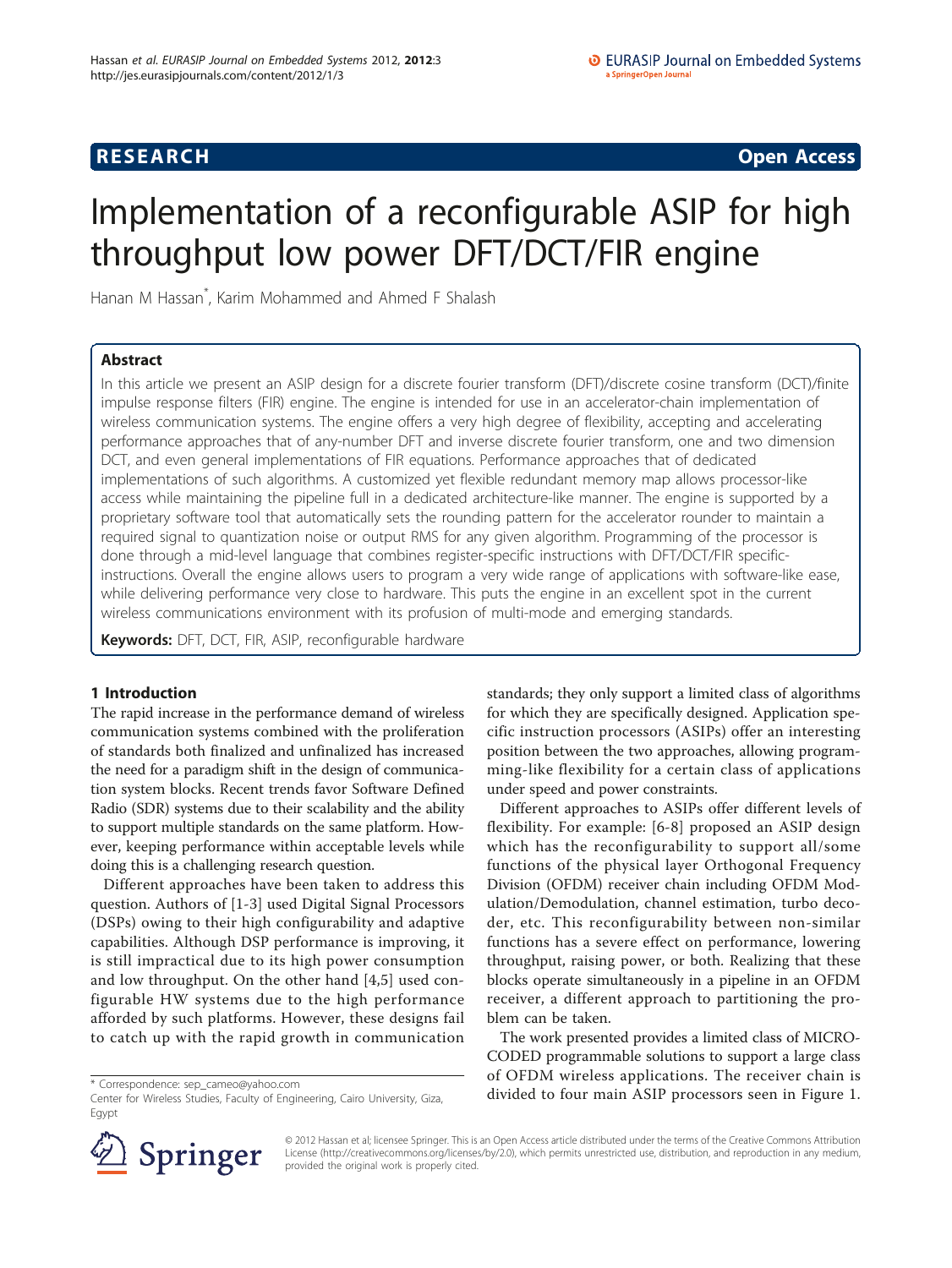<span id="page-1-0"></span>

Each block has enough flexibility to support an extensive set of applications and configurations within its class while at the same time preserving hardwired-like performance.

This chapter proposes the OFDM Modulation/Demodulation block which is basically based on Discrete Fourier Transform (DFT) and extended to support similar transformations like Discrete Cosine Transform (DCT) and finite impulse response filters (FIR). DFTs, DCTs, and FIRs are used in innumerable communication and signal processing applications. For example: the DFT is commonly used in high data rate Orthogonal Frequency Division Multiplexing (OFDM) systems such as Long Term Evolution (LTE), WiMax, WiLAN, DVB-T, etc; one of the main reasons is to increase robustness against frequency selective fading and narrow-band interference. One and two dimensional DCT are often used in audio and image processing systems such as interactive multimedia, digital TV-NTSC, low bit rate video conferencing, etc; owing to its compaction of energy into the lower frequencies. Finally FIR, is commonly used in digital signal processing applications that have a frequency spectrum with a wide range of frequency to filter frequency components by isolation, rejection or attenuation depending on system implementation.

#### 1.1 Paper overview

We build on previous studies in [[9,10\]](#page-17-0) where we presented a memory based architecture controlled by an instruction set processor. In this study we combine all elements of the design: performing further optimization on the processing elements (PE) to increase their flexibility and performance; as well as presenting a complete implementation including the full memory map and the programming front-end.

The supported mathematical algorithms are discussed in Section 2, This is followed by the system architecture and embedded processor in Section 3. The hardware (HW) accelerators in Section 4, and engine programing with coding example in Section 5. Section 6 details ASIC results and comparison among previously published designs. Section 7 concludes the article.

#### 2 Supported algorithms

The engine can support multiple algorithms some of these algorithms are listed below.

#### 2.1 DFT

N-point Discrete Fourier Transform is defined as:

$$
DFT(x_n) = \sum_{n=0}^{N-1} x(n)W_N^{kn}
$$
 (1)

where: 
$$
\begin{cases} k = 0, \dots N - 1 \\ W_N = e^{-2\pi i/N} \end{cases}
$$

The direct implementation of Equation (1) is  $O(N^2)$ which makes it difficult to meet typical throughput requirements. Common DFT symbol length in different communication and signal processing standard is in form  $2^x$  except LTE down link which supports length 1536 =  $2^9 \times 3$ . Thus optimizing the throughput of a  $2^x \times 3^y$ -point DFT is our main concern.

Cooley-Tukey  $[11]$  $[11]$  $[11]$  proposed radix-r algorithms, which reduce the N-point DFT computational complexity to O (N  $log<sub>r</sub>$  N). The main principle of these algorithms is decomposing the computation of the discrete fourier transform of a sequence of length  $N$  into smaller discrete fourier transforms see Figure [2](#page-2-0).

For lower computation cycle counts, Higher radix algorithm should be used. In practice, the radix-2 algorithm throughput requires four times the number of cycles than the radix-4 algorithm and radix-4 algorithm requires four times the number of cycles of the radix-8 algorithm. On the other hand, higher radix implementations have big butterflies thus they consume higher power and need more complex address generators to handle data flow.

From this trade of between the radix-r algorithm throughput and used butterfly size. We defined the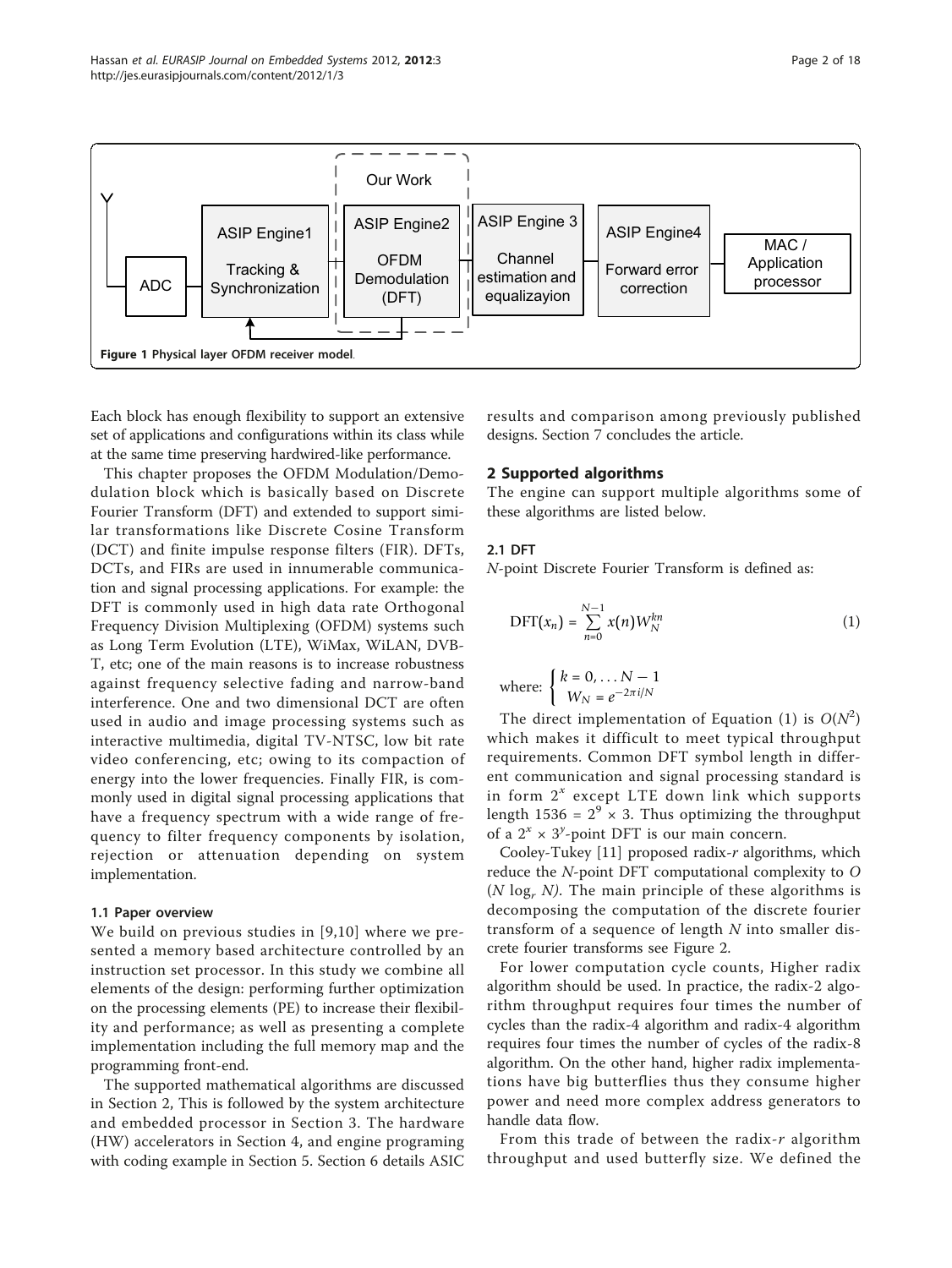<span id="page-2-0"></span>

parameter power efficiency which introduces how much power is taken to have certain throughput. Table 1 shows a comparison between the three radix butterflies. For fair comparison we toke the following assumptions:

- Fix the address generators complexity, by assuming the data are read from memory 4 samples by 4 samples.

- Normalize butterfly power by number of complex multipliers on it, which is the the dominant power consumer in the butterfly.

Power efficiency = 
$$
\frac{\text{Power}}{\text{Throughout}} \approx \frac{\text{No of multipliers}}{1/\text{No of cycles to end}} (2)
$$

From Table 1 The Radix-4 algorithm have a lowest power consumption in addition to its regularity, it more interested specially in memory based architectures. Radix-4 algorithm supports only 4<sup>z</sup> -point DFTs, So radix-2 and radix-3 algorithms are required to support

|  |  | Table 1 Energy consumed for N-point FFT vs. |  |  |  |  |
|--|--|---------------------------------------------|--|--|--|--|
|--|--|---------------------------------------------|--|--|--|--|

all symbol lengths in the form of  $2^x \times 3^y$ . Radix-4, 2 and 3 butterflies are shown in Figures [3](#page-3-0) and [4](#page-3-0).

#### 2.2 Inverse DFT

Swapping the real and imaginary parts of input and output data of DFT, we can get the N-point Inverse Discrete Fourier Transform (IDFT) (Equation 3) of a sequence  $X(K)$  scaled by N (Equation 4).

$$
\text{IDFT}(X_k) = \frac{1}{N} \sum_{n=0}^{N-1} X(k) W_N^{-kn}, \quad k = 0, \ldots, N-1 \quad (3)
$$

$$
IDFT(X_k) * N = \sum_{n=0}^{N-1} X(k) W_N^{-kn} = \left( \sum_{k=0}^{N-1} X^{*T}(k) W_N^{kn} \right)^{*T}
$$
  

$$
IDFT(X_k)^{*T} \underbrace{N}_{\text{scale factor}} = \underbrace{\sum_{k=0}^{N-1} X^{*T}(k) W_N^{kn}}_{DFT of x * T}
$$
(4)

| Radix-2                                                          | Radix-4                                                                               | Radix-8                                                                                   |
|------------------------------------------------------------------|---------------------------------------------------------------------------------------|-------------------------------------------------------------------------------------------|
|                                                                  |                                                                                       |                                                                                           |
| log <sub>2</sub> (N)                                             | log <sub>4</sub> (N)                                                                  | $log_8(N)$                                                                                |
| N<br>$\overline{2}$                                              | N<br>$\overline{4}$                                                                   | N<br>8                                                                                    |
|                                                                  |                                                                                       | $\overline{2}$                                                                            |
| $\frac{N}{4}$ log <sub>2</sub> (N) $\left(\frac{N}{4}\right)(x)$ | $\frac{N}{4}$ log <sub>4</sub> (N) $\left(\frac{N}{4}\right)\left(\frac{x}{2}\right)$ | $\frac{N}{4}$ log <sub>8</sub> (N) × 2 $\left(\frac{N}{4}\right)\left(\frac{x}{3}\right)$ |
|                                                                  | 3                                                                                     |                                                                                           |
| $0.5 \times N \times X$                                          | $0.375 \times N \times X$                                                             | $0.43 \times N \times X$                                                                  |
|                                                                  |                                                                                       |                                                                                           |
|                                                                  |                                                                                       |                                                                                           |

Radix-r algorithms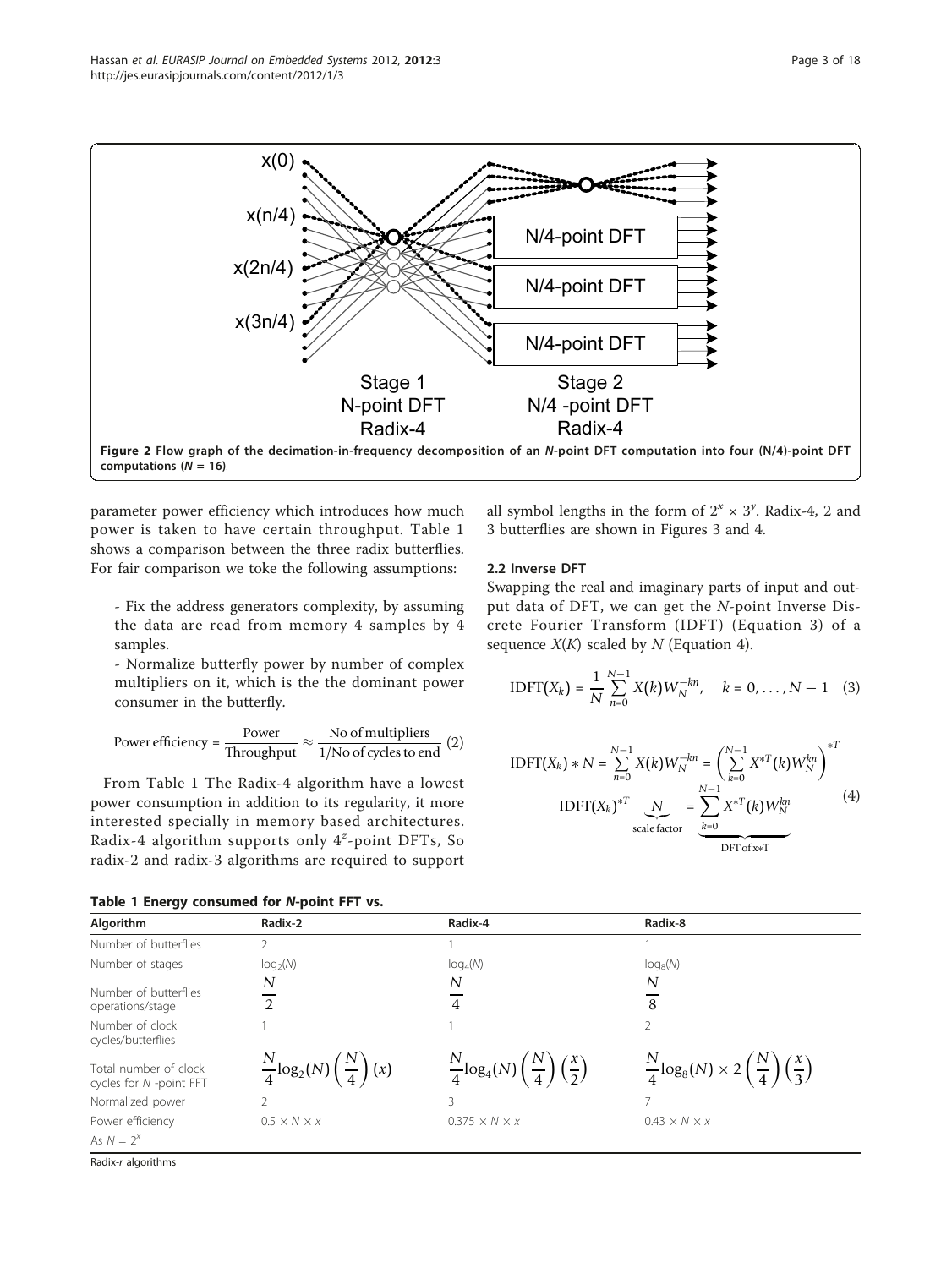<span id="page-3-0"></span>

#### 2.3 DCT

Several types of the DCT of a sequence  $x(n)$  are defined in [[12](#page-17-0)]. The most popular being type II which is defined as:

$$
\text{DCT}(x_n) = \omega(k) \sum_{n=0}^{N-1} x(n) \cos\left(\frac{(2n+1)\pi k}{2N}\right), \quad \omega(k) = \begin{cases} \sqrt{1/N} \; k \neq 0\\ \sqrt{2/N} \; k = 0 \end{cases} \tag{5}
$$

Braganza and Leeser [[13](#page-17-0)] proposed an implemention to get a real DCT from the DFT by constructing a sequence  $v(n)$  from real input data  $x(n)$  as follows:

$$
v(n) = \begin{cases} x(n) & n = 0 \dots N-1 \\ x(2N-n-1) & n = N \dots 2N-1 \end{cases}
$$
 (6)

Then the output of  $DFT(v_n)$  is multiplied by −*i*2π*k*

 $2\omega(k)e^{\sqrt{2N}}$ .

#### 2.4 Inverse DCT

The inverse DCT of type II is type III which is defined as:

$$
\text{IDCT}(x_k) = \sum_{k=0}^{N-1} \omega(k) X_k \cos\left(\frac{(2n+1)\pi k}{2N}\right), \quad \omega(k) = \sqrt{2/N} \tag{7}
$$

For the IDCT, we reverse the above steps. First,  $X(k)$ is rearranged to form a complex hermitian symmetric sequence  $V(k)$ :

$$
V(k) = \frac{1}{2}e^{\frac{j\pi k}{2N}}[x(k) - jx(N-k)], \quad k = 0, 1, 2...N - 1
$$
 (8)

Then construct  $v(n)$  by getting the IDFT of  $V(k)$ , finally rearrange  $v(n)$  to get  $x(n)$ .

#### 2-Dimension modes

For 2D modes, the 1D mode is performed two times: one time in all rows of input frame then another time on the columns of the result Figure [5](#page-4-0).

# 2.5 FIR

The FIR filter Equation (9) is handled using multiply accumulate (MAC) operations and accelerated by using Multiple computing units.

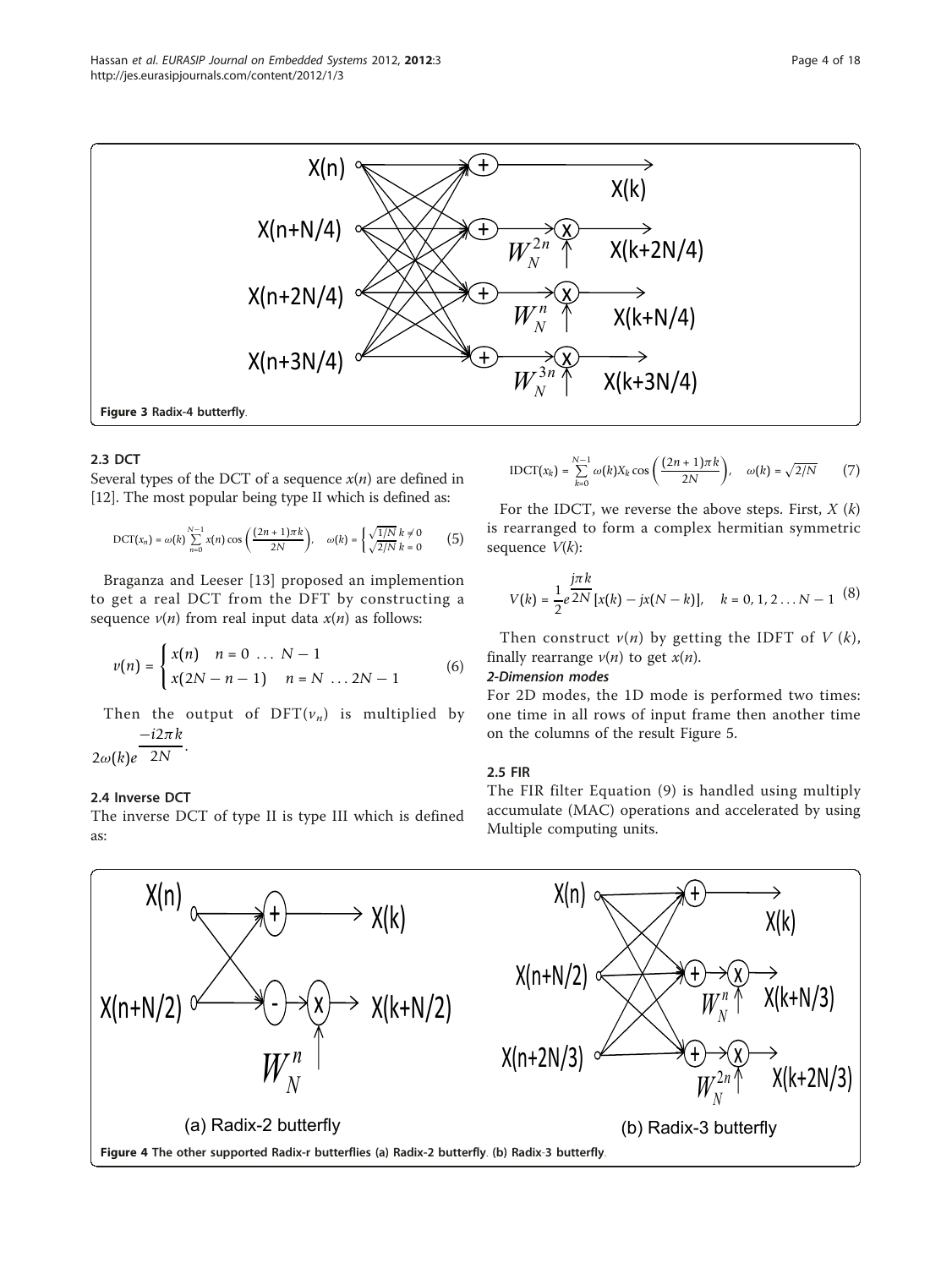<span id="page-4-0"></span>

$$
\gamma_t = \sum_{k=0}^{N-1} x(k) a_{t-k} \tag{9}
$$

where a's are the filter coefficients.

#### 2.6 Other transformations

Other transformations like any-point DFT can also be handled using basic operations like MAC, accumulator and vector operations.

#### 3 ASIP processor

Embedded architectures are divided to pipelined [[14\]](#page-17-0) and memory based architectures (iterative designs) [[5,15](#page-17-0)]. The pipelined architectures are constructed from long chain from butterflies connected to individual memories. For example to support 4K-DFT by pipelined architecture like Radix-4 Singlepath Delay Feedback (R4SDF) [[16\]](#page-17-0) (seen in Figure 6). It needs six pipeline radix-4 butterflies (three complex multipliers) connected to six dual port memories. The memories have a read and write operation in each clock cycle. While The memory based architectures usually consist of one butterfly with only two dual port memories. The memories in the based architectures have also a read and write operation in each clock cycle which is approximately similar to the memory transactions in the pipelined architectures. From this discussion we prefer to use memory-based architecture and we prove our selection in Section 6 by comparing our results versus anther publish pipeline architecture.

The first step in the design of a flexible and efficient ASIP is to identify the common set of operations in the class of operations which must be supported. The computationally intensive operations are defined as coefficientgeneration, address-generation, and PE. These operations are supported by HW acceleration.

To meet the high throughput demand, data operations are handled through vector instructions. Synchronization in the processing pipeline is handled through handshakes between the system blocks. This greatly reduces the load on decoders, allowing continuous flow in the pipeline and providing dedicated design-like throughput.

The critical path in the PE is relatively short. This simplicity combined with the high throughput of the pipeline allows the user to greatly under clock the circuit, thus allowing significant power scaling with application.

When a valid configuration radix-r stage is received, the HW accelerators are configured to operate on a user selected DFT/IDFT size. The read address generator is responsible for generating data addresses with their memory enables and giving its state to the coefficient generator to maintain synchronization between data and coefficients. The data and coefficients are handed to the PE which is configured to apply radix- $r$  calculations. Upon finishing, the PE enables the write address generator and finally the processed data is saved in the 2nd memory Figure [7](#page-5-0).

To allow instantaneous reading and writing and to keep the pipeline full, two N-word memories are used

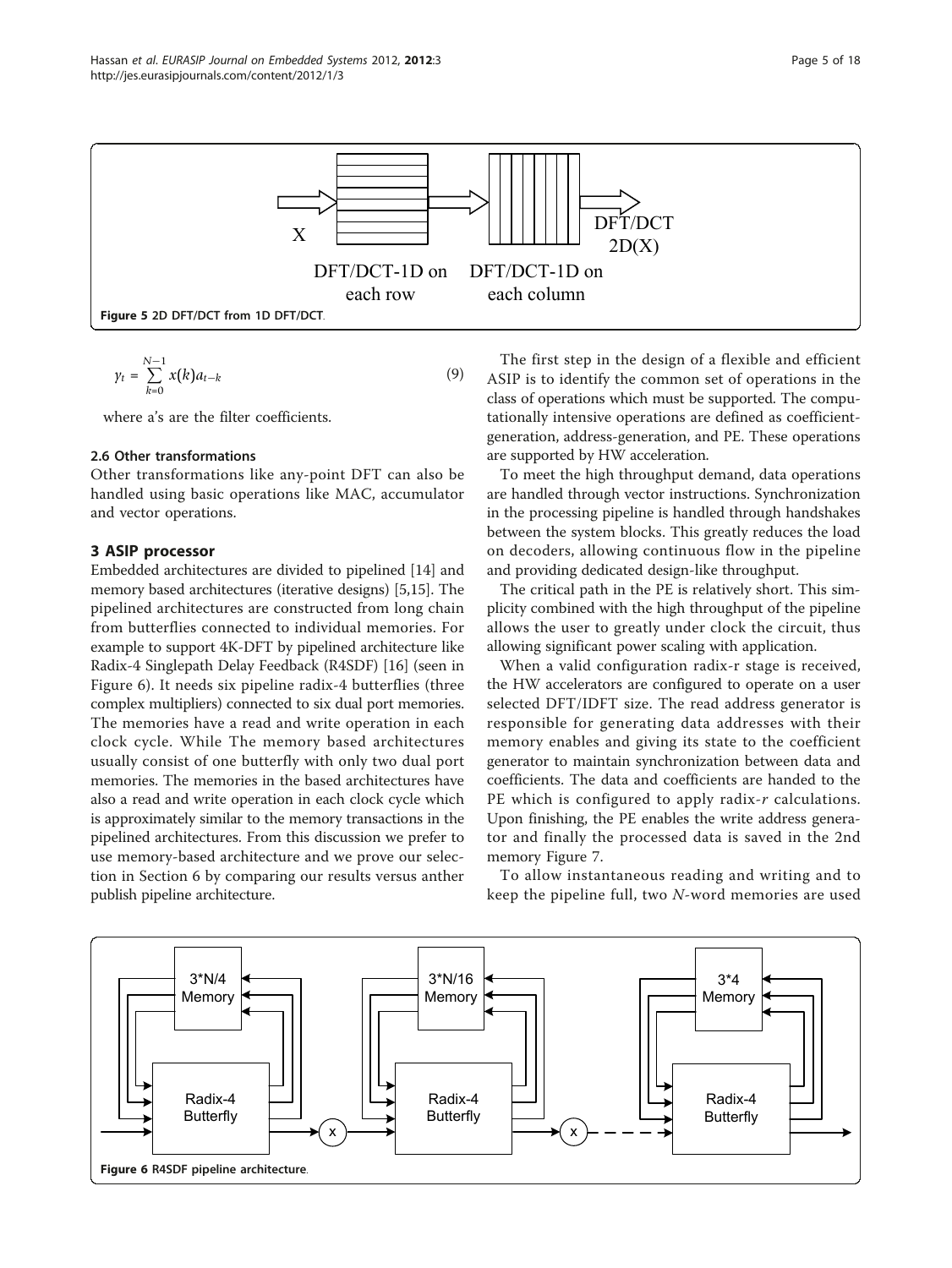<span id="page-5-0"></span>

| Read<br>Address            | Read data<br>form memory | write<br>Apply radix<br>Address |                          | write            |                  |       |  |
|----------------------------|--------------------------|---------------------------------|--------------------------|------------------|------------------|-------|--|
| generator                  | Generate tw              |                                 | generator                | data             |                  |       |  |
|                            | Read<br>Address          | Read data<br>form memory        | Apply radix              | write<br>Address | write            |       |  |
|                            | generator                |                                 | Generate tw              |                  | data             |       |  |
|                            |                          | Read<br>Address                 | Read data<br>form memory | Apply radix      | write<br>Address | write |  |
|                            |                          | generator                       | Generate tw              |                  | generator        | data  |  |
|                            |                          |                                 |                          |                  |                  |       |  |
|                            |                          |                                 |                          | П<br>П<br>Ш      |                  |       |  |
| Figure 7 Pipeline process. |                          |                                 |                          |                  |                  |       |  |

one for reading data and another for writing results. The source and destination memories are exchanged each stage. Each memory contains four dual port banks and has four input and output complex data buses to match the configurable memory requirements. The memory bus controller is responsible for applying the input and output data to the corresponding memory banks depending on its bank number and the memory state (read or write). Memory architecture is shown in Figure [8](#page-6-0).

In the embedded processor architecture seen in Figure [9,](#page-7-0) input/output signals handle the interface between the decoder and the external environment. Depending on the external environment state, the decoder enables data transmission, importing, exporting or both. The I/O data bus contains four complex word buses, two for importing data and the other for exporting.

The boot-loading memory consists of a non-volatile bank responsible for initializing the processor RAMs with the required micro-code. The engine is controlled by a non-pipelined decoder with 16 registers in the register file and a 26-bit instruction set with 66 instructions.

(1) The register file is divided into even and odd sets, the real parts of complex words are saved in the even registers and the imaginary parts in following odd registers. Complex words are called by their real register number while a real word may be saved in any register and called by its index.

(2) The instruction set is divided into five classes:

- Radix instructions like: Radix-2/3/4, Inverse Radix-2/3/4 used for DFT.

- MAC instructions for FIR: multiply two data vectors and accumulate, multiply data vector by coefficient and accumulate.

- Vector Multiplications instructions For DCT/ IDCT: multiply by coefficient,

- Vector instructions like: accumulate, power, energy, addition, subtraction, multiplication, multiply by coefficient used to perform general vector arithmetic.

- Word instructions like: shift, set, load, store, complex or word addition, subtraction, multiplication used mostly for control.

- Data transmission instructions like: data arrangement, data importing and exporting.

- Control instructions like: compare, conditional/ unconditional branches, disable/enable dealing with imaginary part.

All vector instructions are applicable on complex words and have the ability to define the order in which data is read or written. MAC instructions are used for general implementations of FIR equations. MAC allows multiplication of data by data or data by stored or generated coefficients. MAC and Vector multiplication instructions allow multiplication by coefficients or their inverse for general transformations purpose.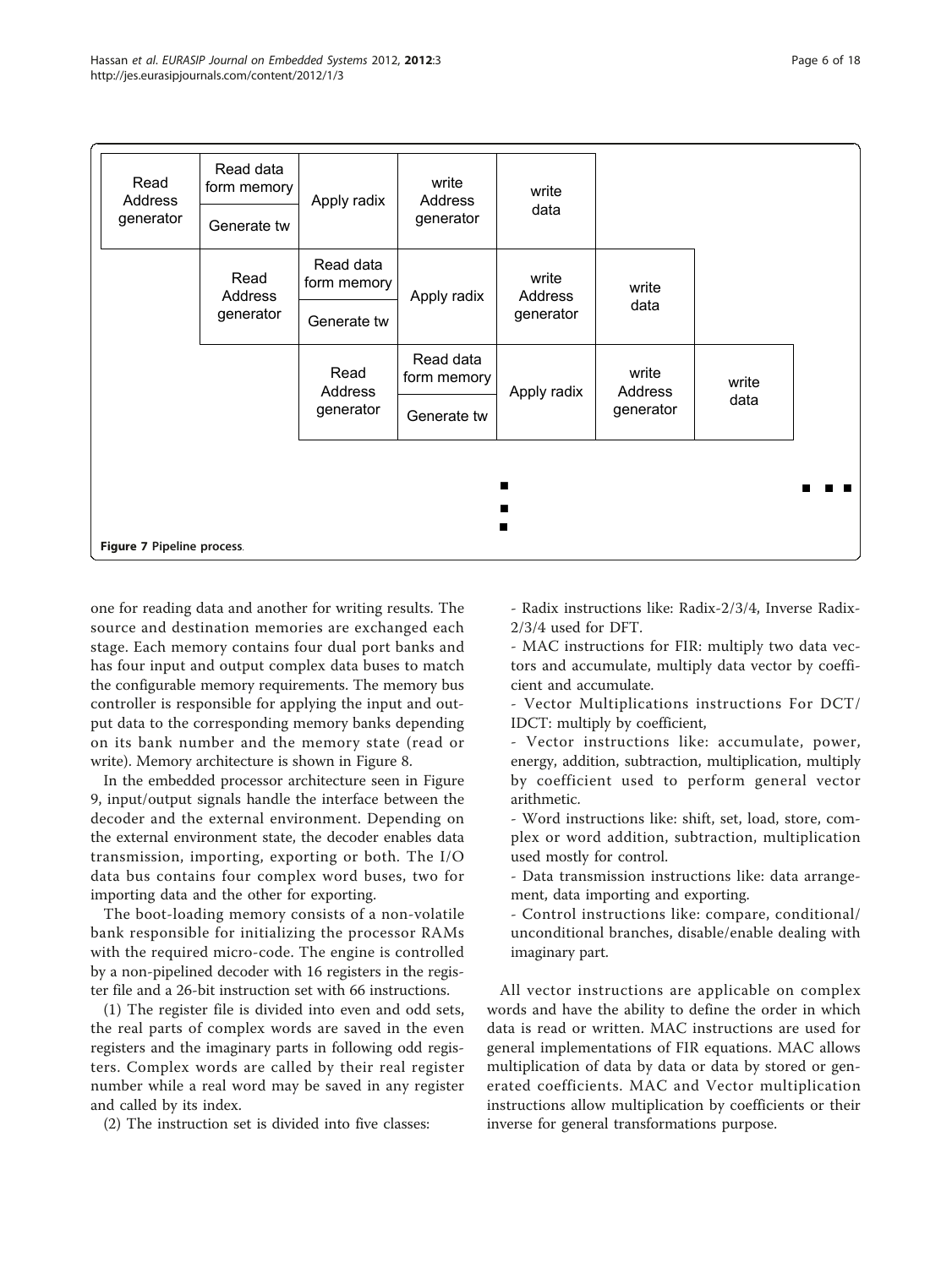<span id="page-6-0"></span>

# 4 Hardware accelerators

#### 4.1 Processing element

The PE is the primary computational unit of the engine see Figure [10.](#page-7-0) The PE can be set to perform two radix-2 butterflies, one radix-3/4 butterfly For DFT implementations, multiply For DCT/IDCT multiplication stage, multiply accumulate for general FIR implementations in addition to other operations like accumulate, addition and subtraction. It is divided into four units: Constant multiplier unit, Addition unit, Multiplication unit, and finally Rounder unit. To increase utilization we timeshare the complex multiplier to perform constant multiplication functions, that is to say constant multiplier CM and multiplier 1 M1 in Figure [10](#page-7-0) use the same multipliers. Data width naturally grows with processing, this is a major question in fixed-point ASIP applications. A rounder unit is placed at the final stage to re-fit data in a constant number of bits (word length). Stage scale factors can be set by the programmer and a proprietary software

tool automatically generates the necessary scale factors for a given application. Complex multipliers are configured to multiply input 1 by input 2 or input 2 conjugate. Adder 3 is responsible for accumulate operations, so it is provided by a scalable truncator to prevent overflow. Multiplexers at the input and output data pins are used to swap their real and imaginary parts for inverse operations. The additional multiplexers configure the butterfly and bypass some stages like the multiplication stage.

#### 4.2 Coefficient generator

The coefficient generator generates needed coefficients in two modes.

Mode one: Generates twiddle factors needed for Radix $r$  and DCT/IDCT Multiplication stage calculations. The first N/4 coefficients are stored in RAM and the remaining coefficients are generated by using the even and odd symmetry properties in the phase and amplitude of twiddle factor (Equations 10 and 11).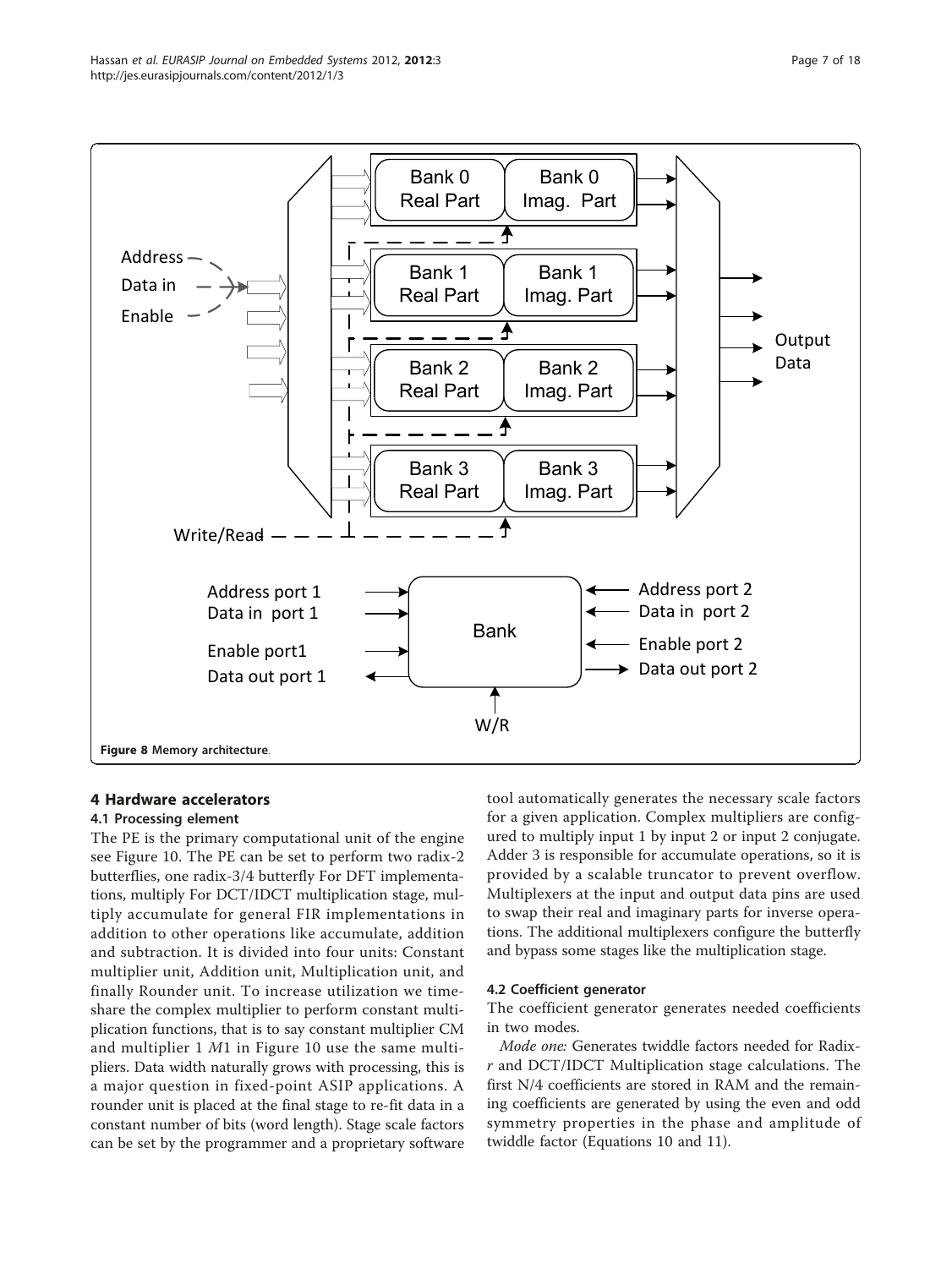<span id="page-7-0"></span>

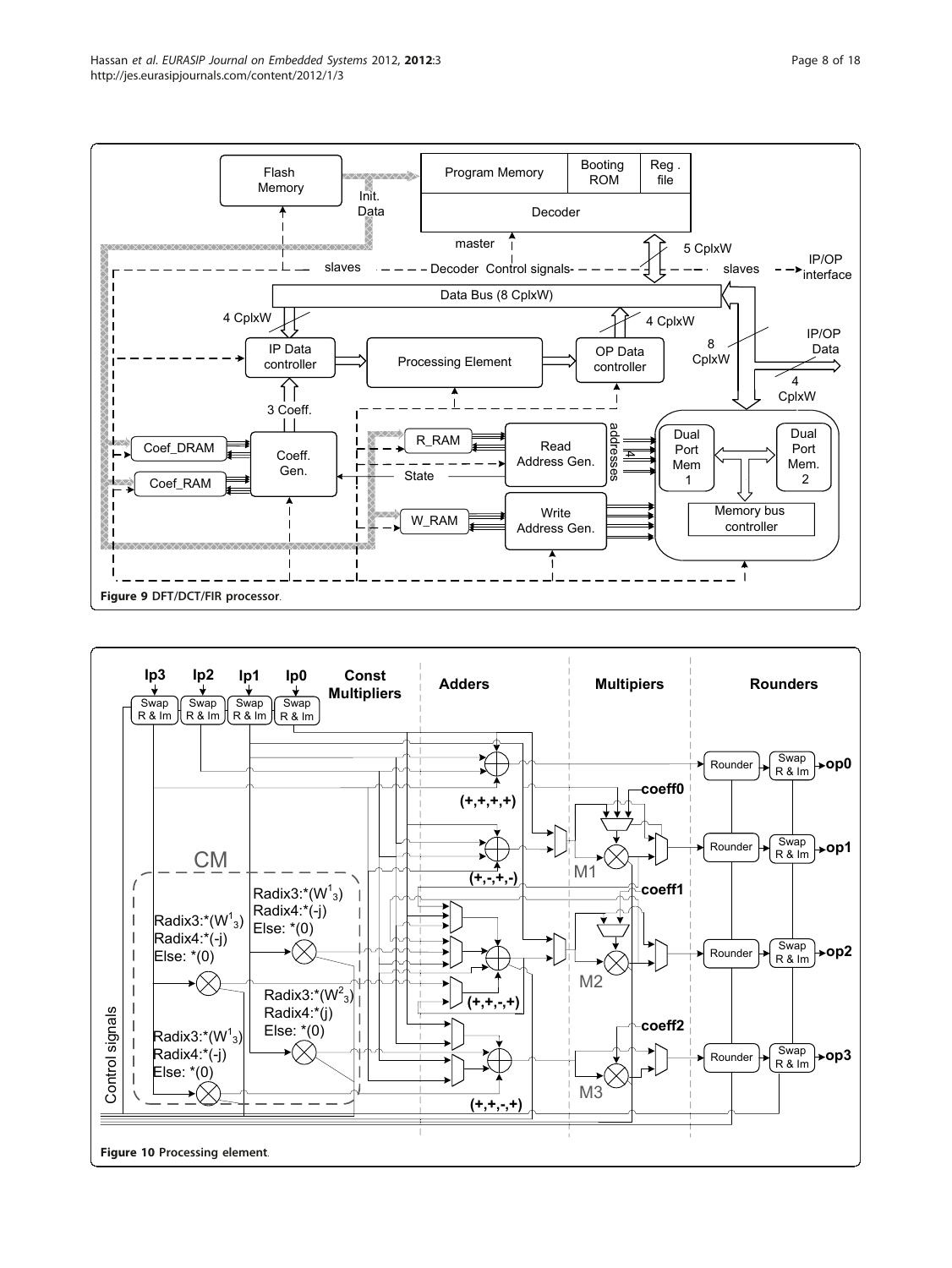$$
e^{j2\pi} \frac{n}{N} = e^{j2\pi} \frac{n'}{N} e^{j2\pi} \frac{x \times N/4}{N}
$$
  
=  $e^{j2\pi} \frac{n'}{N} \times E(x),$   $n' = 0, ..., N/4$  (10)

$$
E(x) = e^{j2\pi} \frac{x}{4}, \quad x = 0, 1, 2, 3
$$
  
= 1, j, -1, -j (11)

For  $e^{-j2\pi} \frac{n}{N}$  we invert the imaginary part's sign. For radix-4 computations we need to generate three twiddle factors at a time, so we use two memories, the first memory is a dual-port RAM and is used to generate  $e^{-j2\pi} \frac{n}{N}$ and *e* −*j*2π  $\frac{3n}{N}$ . The second memory is a single-port RAM which is used to generate *e* −*j*2π  $\frac{2n}{N}$ . For frame lengths with  $x > 2$ , the 2nd memory addresses are always even. So we remove all odd entries. This reduction adds a negligible noise in  $x = 2$  case. For frame lengths with  $x = 1$  we replace N by  $N'(N' = 4 \times 3^y)$ . Consequently we save the first  $N/4 = 3^y$  coefficients in RAM. To save power the 2nd memory is enabled only in radix-4 stage.

This method reduces coefficient memory size to 18% of a direct LUT implementation.

Mode two: Read stored coefficients from the first RAM starting from selected address and going in ascending or descending order depending on selected mode. This is more suitable for FIR transformation and direct implementations of general filters.

#### 4.3 Read and write address generators

Generate continuous write and read addresses depending on their modes. The address bus is divided into four partitions: real part enable, imaginary part enable, bank number and bank index see Figure 11.

Each generator is connected to a single port RAM to get off-line generated addresses. Read and write address memories hold two addresses in each entry. To enable reading four sequential addresses in one clock cycle, write address memory is divided into two single port RAMs, one for odd entries and another for even entries.

The address generation modes are defined as:

Mode one: Generate addresses for different radix-r stages. Radix-4, 2 and 3 need to read 4, 4 (tworadix-2 handled in parallel), 3 data samples respectively for their computations.

This can be handled in several ways: Read data from memory 2 samples by 2 samples with 2 clock latency for each radix operation, double memory clock frequency and read 2 samples by 2 samples with 1 clock latency for each radix operation at the expense of double memory power, or use 4-port memories. Each of the above techniques have drawbacks to different degrees like lower throughput, power or both. In [[10](#page-17-0)] we proposed an address scheme to solve the above problem with conflictfree memory access. The scheme is contingent on partitioning the memory to 4 dual-port memory banks as well as the specific way data is distributed between the banks. This guarantees that at any stage we have at most two accesses to the same memory bank.

Initially data is saved and distributed between memory banks to be ready for the first radix stage (radix-4 or 3). As N =  $2^x \times 3^y$ ,  $(x \ne 1)$ , if x is even (integer stages from radix-4) the butterfly performs radix-4 computations till the end then switches to perform radix-3 stages. Else (if *x* odd) the butterfly performs  $(\frac{x-1}{2})$  radix-4 stages followed by radix-2 then switches to perform radix-3 stages. Switching to radix-3 stages consumes a one-time additional stage to rearrange data in memory banks. At last radix-r stage, radix output is saved in the same locations of radix inputs.

Samples at any stage are saved in memory depending on the current radix stage  $(r)$ , current DFT frame length  $(N)$ , DFT frame number  $(f)$ , and sample index inside the DFT frame  $(n)$  see Figure [12.](#page-9-0) The bank number results from accessing the bank Look Up Table (LUT) (Table [1](#page-2-0)) by signal bank $_t$ , and the data index in the bank (Equation 12).

$$
bank_t = floor\left(\frac{n}{N/r}\right)
$$
 (12)

Bank index =  $n \times \text{mod}_{N/r} + f \times \frac{N}{r}$ 

Mode two: Generate addresses for DCT/IDCT modes to arrange data in  $v_n$  and  $V_k$  order.

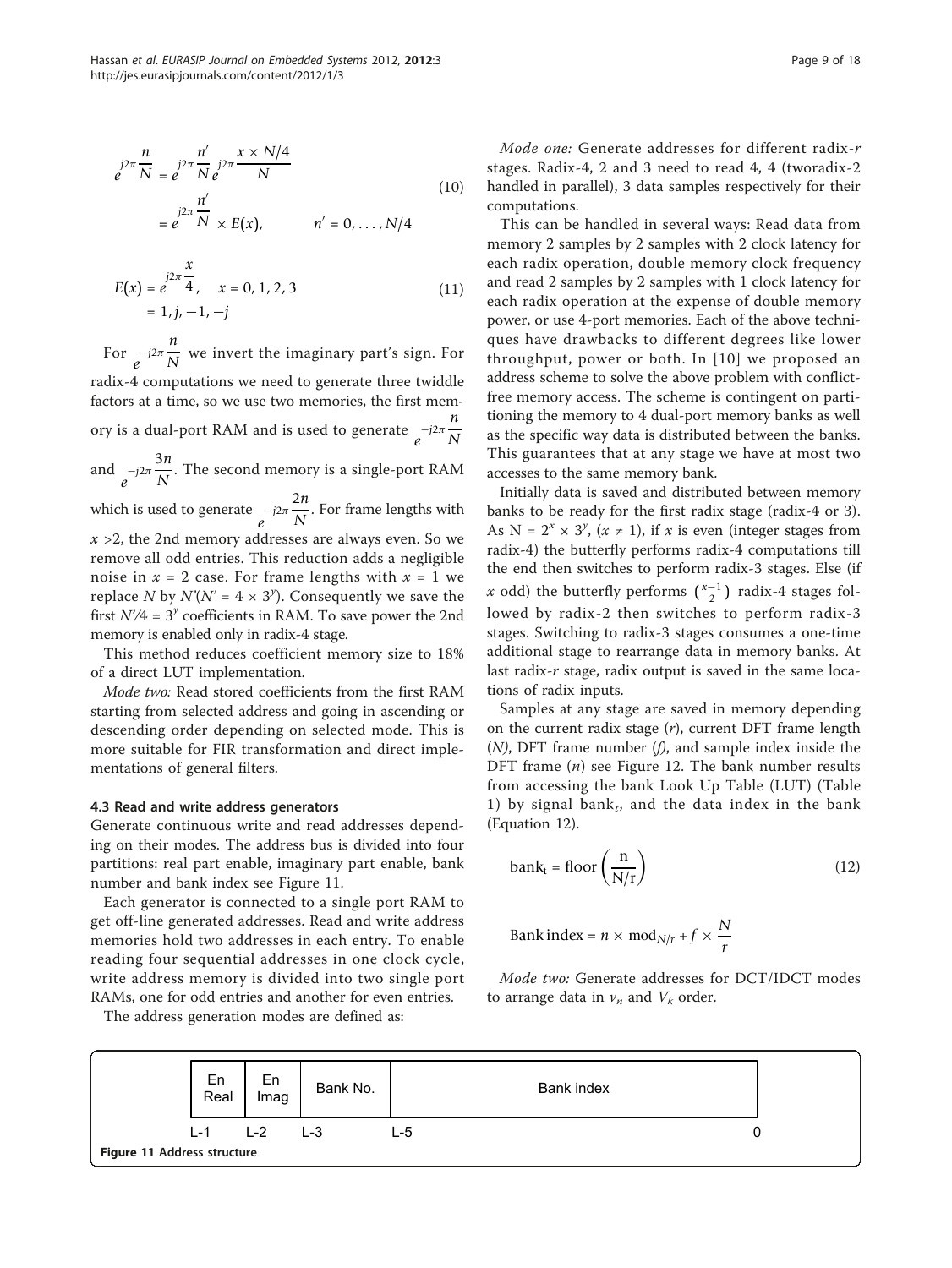<span id="page-9-0"></span>

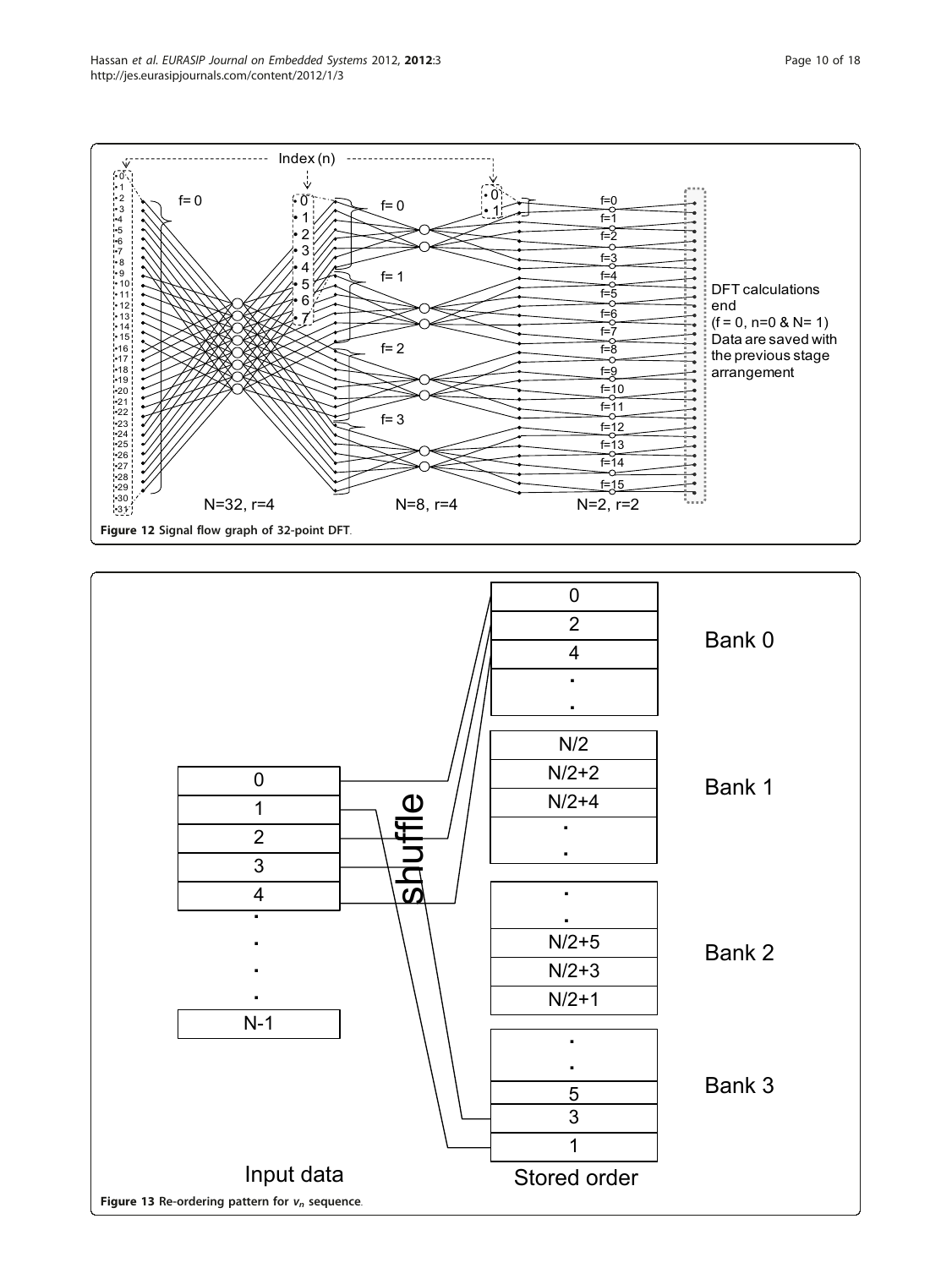<span id="page-10-0"></span>

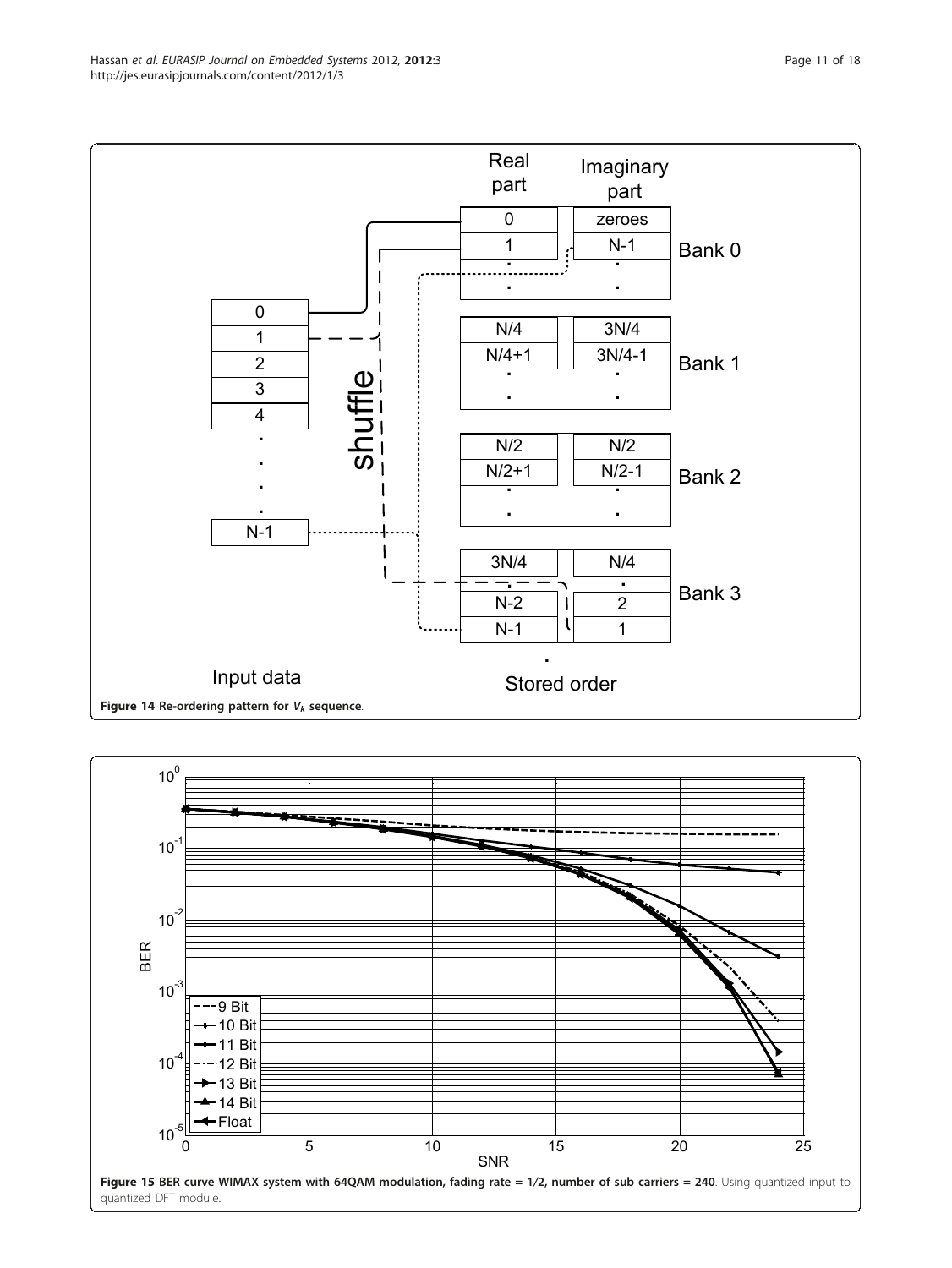<span id="page-11-0"></span>For DCT inputs are saved in the shuffled order shown in Figure [13.](#page-9-0) Data is distributed in the memory banks to allow direct starting for the next radix stage.

In IDCT computation sequence data is ordered in  $V_k$ order then multiplied by coefficients in the next stage. In order to save data arrangement time, data is saved in shuffle order shown in Figure [14](#page-10-0) then at multiplication stage the multiplier is configured to multiply the coefficients by data conjugate to construct true  $V_k$  sequence.

Each input sample is saved in two locations in memory and the data is imported 2 samples by 2 samples in order to reduce data transmission time. So, data is distributed in memory banks to prevent memory conflict.

Mode three: Generate addresses for other vector instructions like MAC. It generates two addresses for two data vectors or one data vector (two samples at time) inorder sequence or get them form memory. With start addresses and data length as an input parameters.

## 5 Engine programming

ſ

The embedded processor programming passes through three phases: Simulation, testing, and verification. We will discuss 1024-point DFT,  $8 \times 8$  DCT and 64 tap FIR as case studies.

#### 5.1 Simulation

The goal of these simulations is to find best values of our design which are: the scale factor which we divide on each radix-r stage, word length and coefficient factors length.

#### 5.1.1 Scale factor

Due to the nature of DFT operation the output data range is growth with the radix stages. So, the data must be scaled after each radix-r stage to refit in fixed number of bits. If this scale is large the data will be lost, on the other hand if it is small many overflows will occur, so stage scale must be well chosen. We considerate this point and designed an optimum scales generator tool to select the best scale on each stage with two modes:

(1) Select the Highest SQNR.

(2) Guaranteed output RMS, to keep signal peaks which are needed in same applications.

The tool are designed by Matlab software, it generate all possible scale factors with corresponding signal to quantization noise (SQNR) and the RMS of the output then select the best scale vector Depending on the input mode. Using the first mode for our example reveals scale factors of (4 4 2 2 2) for 1024 point five stages, giving the highest SQNR with a Gaussian input.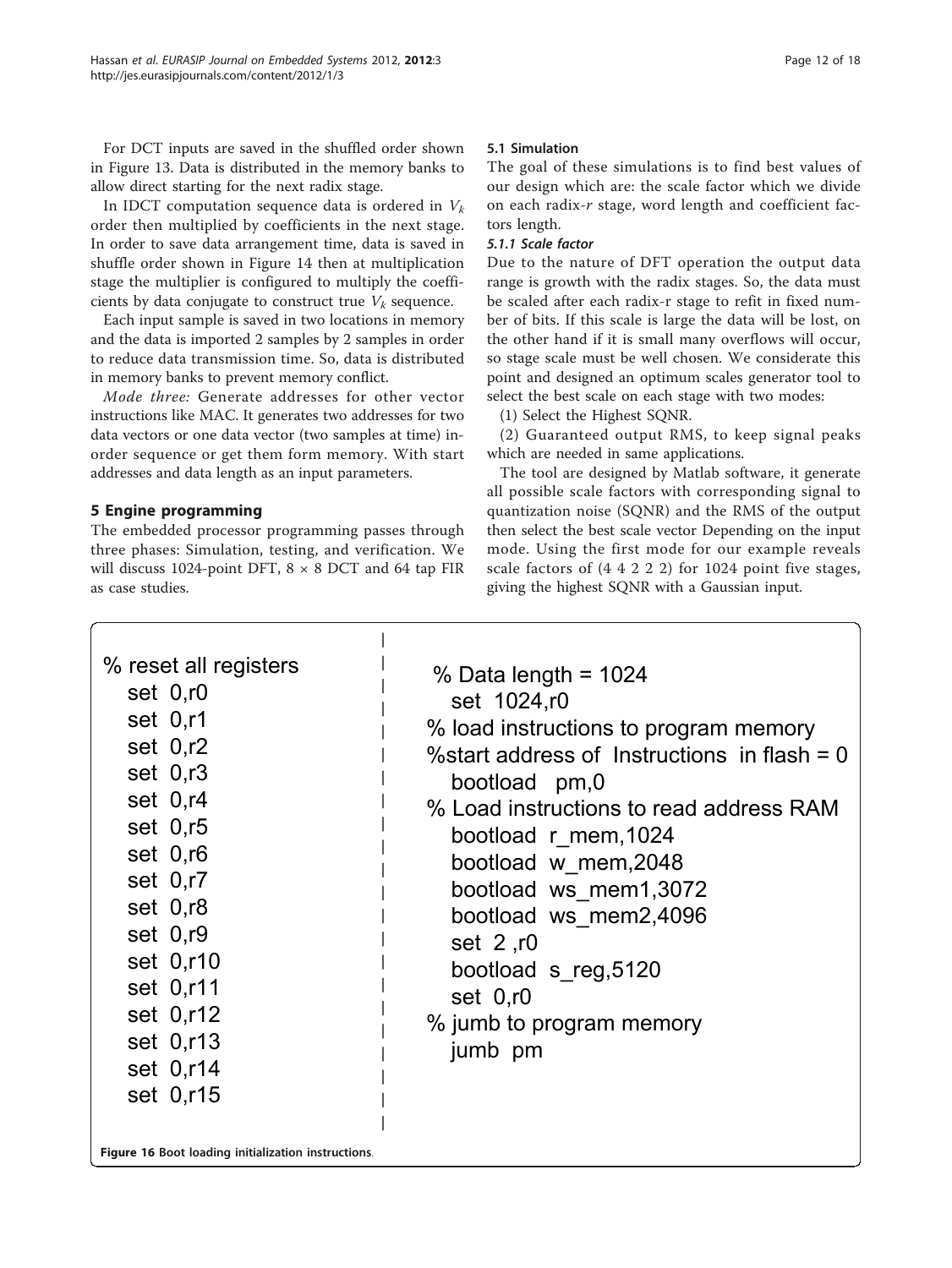```
% Set parameters
                                             \mathbf{I}shiftr r4,2,r4
    % Input Data length = N/2 = 512
                                                   shiftr r5,2,r5
       set 512,r0 % r0 = 512
                                                   shiftr r0,2,r0
       set 256,r2
                                                   shiftl r1,2,r1 % r1 = r1 \le 2set 256,r3
                                                   addimm r6.1.r6 % counter += 1% Import new symbol in radix 4 order |
                                                % Compare counter,End
       in (ordr_rdx4)
                                                   comp r6,r7
     % Swap 2 memories
                                                % Branch if less than
                                             \mathbf{I}swap
                                                   bl l2
                                             \mathbf{I}l1:
                                                   nop % no operation after loop
                                             \mathbf{I}% Radix parameters
                                                % Last stage radix-4, scale = 2^2\mathbf{I}set 256,r2 % N/4
                                             \overline{\phantom{a}}l_radx4 (Scape_multi,2)
       set 256,r3 % n/4
                                                   swap
       set 64,r4 % n/16
                                                   set 256,r3
       set 1024,r5 % n
                                                   set 1024,r4
       set 192,r0 % 3n/16
                                                   set 0,r5
       set 4,r1 % N'/N
                                                   set 512,r0
                                             \mathbf{I}\mathbf{I}set 0,r1
       set 0, r6 % Counter = 0
                                             \mathbf{I}% I/O Data
                                             -1
       set 4,r7 % 4 iterations
                                                % Get addresses from memory for exporting data
    12:% Import new symbol in radix 4 order
    % Radix 4, scale = 2^2io (mem0, ordr_rdx4)
       n_radx4 (2)
                                                   swap
       swap
                                                % Process new symbol
       shiftr r3,2,r3 % r3 = r3 >> 2
                                                   jumb l1
Figure 17 Implementation code example for 1024-point DFT.
```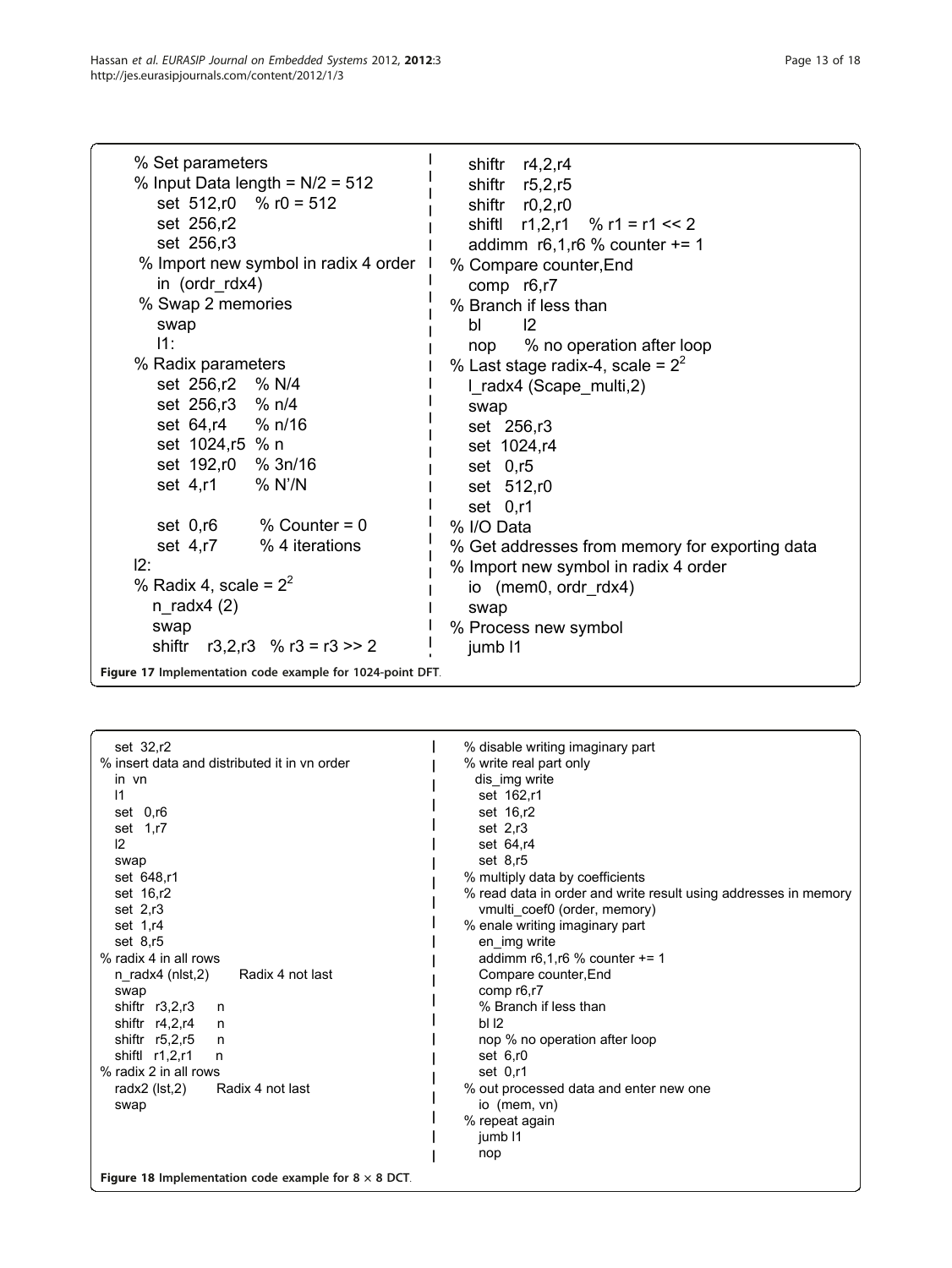<span id="page-13-0"></span>

| % 64 tap filter<br>set 64,r0<br>set 64, r4<br>% coefficient start address in memory = $0$<br>set 0, r1<br>% data start address = $0$<br>set $0,r3$<br>% insert data in order<br>in order<br>11:<br>set $0, r6 \% t$<br>12: | % Mac, Get coef in descending order<br>% get coefficint from start address= t<br>mov $r1$ , r $6$<br>mac coef2 (ordr, ordr, 2) r3, r6<br>% next output<br>addimm r6,1,r6<br>Compare counter, End<br>comp $r6,r4$<br>% branch if less than<br>$bl$ 12<br>nop<br>% out processed data and inset new on in oder<br>io (ordr, ordr)<br>jumb 11<br>nop |
|----------------------------------------------------------------------------------------------------------------------------------------------------------------------------------------------------------------------------|---------------------------------------------------------------------------------------------------------------------------------------------------------------------------------------------------------------------------------------------------------------------------------------------------------------------------------------------------|
| Figure 19 Implementation code example for 64 tap FIR.                                                                                                                                                                      |                                                                                                                                                                                                                                                                                                                                                   |

## 5.1.2 Word and coefficient lengths

Then, Fixed-point simulations of a 1024 point DFT in WiMAX see Figure [15](#page-10-0) reveal that a 26 bit (13 real and 13 imaginary) complex word length and 20 bit complex twiddle factors are sufficient to keep quantization noise power under system noise by 15 dB at 10<sup>-3</sup> Bit Error Rate (BER).

#### 5.2 Testing

Code for the application is written using custom mnemonics that combine HW-specific instructions with application-specific instructions. This then passes through a assembly compiler (designed by Matlab software) which generates the boot-loading and program object files.

When processing begins, the decoder accesses address zero in the boot loading ROM and reads initialization instructions. These instructions are mainly used for loading data and instructions from flash memory to the corresponding RAM memory in the system. Upon finishing, the decoder jumps to program memory and starts processing.

|  |  |  |  |  | Table 2 Synthesis results (with memories) |
|--|--|--|--|--|-------------------------------------------|
|--|--|--|--|--|-------------------------------------------|

|  | Up to 8K point-DFT 1D symbol 26 complex word length |  |  |  |
|--|-----------------------------------------------------|--|--|--|
|  |                                                     |  |  |  |

| Technology      | IBM 130 nm CMOS technology (6 layers)              |
|-----------------|----------------------------------------------------|
| Volt            | 1.08V                                              |
| Libraries       | Gates libraries: Typical (55°c)                    |
|                 | Fast library(125°c) used for worst case conditions |
|                 | Memories library: (125°c)                          |
| Number of Cells | 57,906 cell                                        |
| Area            | $0.612 \times 0.6$ (0.36) mm <sup>2</sup>          |
| Power           | 56 mw at 100 MHz                                   |
| Max frequency   | 700 MHz                                            |

Figure [16](#page-11-0) shows boot loading ROM initialization instructions. The initialization process may include preloading some or all of: program memory instructions (pm), coefficients memory (ws\_mem1, ws\_mem2), coefficients memory length (s\_reg), read address memory (r\_mem) and write addresses ram (w\_mem). Boot-loading is necessary if the engine is to switch modes or standards on-the-fly. Otherwise program RAMs can be replaced by ROMs carrying the required instructions.

#### 5.2.1 1024-point DFT

Figure [17](#page-12-0) shows code example for 1024-point DFT. In/ Out operations read two words at a time, therefore for N words it takes only N/2 clock cycles. To save on processing overhead special control signals like  $r2 = N/r$ adix (used by address generator) are inserted directly to reduce computational load (by adding this instruction we save the power and area of a full divider). After each stage these parameters are modified, and loop for the

| Table 3 Number of clock cycles and SQNR for 1D-DFT |
|----------------------------------------------------|
| including data transfer times between the embedded |
| engine and the host                                |

| $N$ -point<br><b>DFT</b> | Cycles<br>per | Latency<br>@<br>100<br><b>MHz</b> | <b>SQNR</b><br><b>Scale</b><br>factor |   |                |                      | Scale factor             |                |               |               |
|--------------------------|---------------|-----------------------------------|---------------------------------------|---|----------------|----------------------|--------------------------|----------------|---------------|---------------|
| <b>DFT</b>               | <b>DFT</b>    | (dB)                              | $(\mu s)$                             |   |                | s1 s2 s3 s4 s5 s6 s7 |                          |                |               |               |
| 64                       | 146           | 1.46                              | 83.67                                 | 4 | $\mathcal{L}$  | $\mathcal{L}$        |                          |                |               |               |
| 128                      | 278           | 2.78                              | 86.16                                 | 4 | $\mathcal{D}$  | $\mathfrak{D}$       | $\overline{\phantom{a}}$ |                |               |               |
| 256                      | 470           | 4.7                               | 96.839                                | 4 | 4              | $\mathfrak{D}$       | $\mathcal{P}$            |                |               |               |
| 512                      | 1002          | 10.02                             | 96.37                                 | 4 | $\overline{4}$ | $\mathfrak{D}$       | $\mathcal{P}$            | $\overline{2}$ |               |               |
| 1024                     | 1898          | 18.98                             | 99.1                                  | 4 | $\overline{4}$ | $\mathfrak{D}$       | $\mathfrak{D}$           | $\mathfrak{D}$ |               |               |
| 2048                     | 4222          | 42.22                             | 98.97                                 | 4 | 4              | $\overline{2}$       | $\mathfrak{D}$           | $\mathfrak{D}$ | $\mathcal{L}$ |               |
| 4096                     | 8318          | 83.18                             | 97.84                                 | 4 | $\overline{4}$ | 4                    | $\mathfrak{D}$           | $\mathfrak{D}$ | $\mathcal{P}$ |               |
| 8192                     | 18578         | 185.78                            | 95.25                                 | 4 | 4              | 4                    | $\mathfrak{D}$           | $\mathcal{P}$  | $\mathcal{P}$ | $\mathcal{P}$ |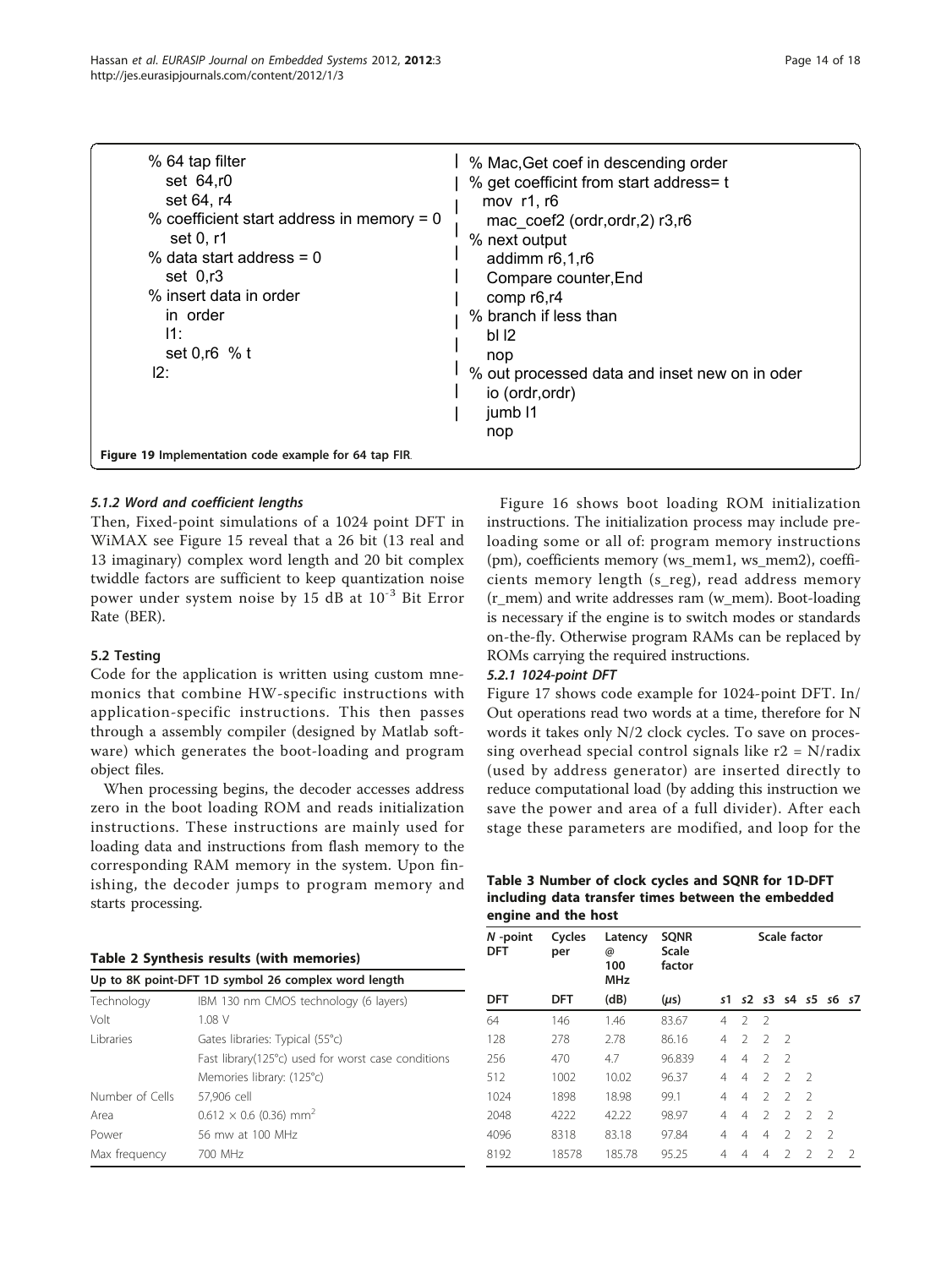Table 4 Number of clock cycles for 1D-DCT including data transfer times between the embedded engine and the host

| N -point DCT | Cyles per DCT | Latency @ 100 MHz $(\mu s)$ |
|--------------|---------------|-----------------------------|
| 64           | 177           | 177                         |
| 256          | 592           | 5.92                        |
| 512          | 1247          | 1247                        |
| 1024         | 2399          | 23.99                       |

next radix stage. The twiddle factors in the last stage in DFT calculations are ones so we add choice (Scape multi, multi) to disable the twiddle factors generator and bypass multiplication stage. Thus the last radix instruction is separated from the loop. Then apply io instruction to export the processed symbol and import a new one. finally, jump to the first radix stage and so on.

#### $8 \times 8$  DCT

Figure [18](#page-12-0) shows code example for  $8 \times 8$  DCT. Data is read, row by row, saving each row in  $v_n$  order discussed in Section 2. Then radix stages are applied until DFT calculations on all rows are completed. The data is multiplied by the twiddle factors, by getting addresses from read address memory (to arrange data after DFT operation and exchange row by column). Writing the result is in  $v_n$  order (construct  $v_n$  for new DCT-1D operation). The imaginary parts of result are set to zero by disabling writing of imaginary results. Then, the radix and multiplication stages are applied once more. Finally, the result is output in order and the new data is simultaneously loaded.

#### 5.2.2 FIR filter

Figure [19](#page-13-0) shows code example for a 64 tap FIR. Data is read in order. Multiply accumulate operation are applied on the data to generate first output  $y(0)$ . increment output index and apply MAC for next output and so on. Till the last output  $(N - 1)$  is generated. Finally, the result is output in order and the new data is simultaneously loaded.

#### 5.3 Verification

Verification of these and other examples is through bitmatching the results of random input patterns with fixed-point results from fixed point golden files. The golden files are verified and tested against a floating

Table 5 Number of clock cycles for 2D-DCT including data transfer times between the embedded engine and the host

| $N \times N$ -point DCT | Cycles per DCT | Latency @ 100 MHz $(\mu s)$ |  |  |  |
|-------------------------|----------------|-----------------------------|--|--|--|
| $8 \times 8$            | 186            | 1.86                        |  |  |  |
| $16 \times 16$          | 390            | 39                          |  |  |  |
| $32 \times 32$          | 1724           | 1724                        |  |  |  |
| $64 \times 64$          | 6380           | 63.8                        |  |  |  |

point model to make sure they perform the needed tasks. The golden files are used to verify the RTL design by generating test cases, both directed and random.

# 6 Implementation results and performance evaluation

# 6.1 Implementation

The engine is fully designed by the authors, using Verilog Hardware Description language and tested by applying various programming codes. Synthesis has been carried out using Cadence first encounter using IBM 130 nm CMOS technology. The post layout synthesis results report of the entire design with 26 bit complex word length, 20 bit complex twiddle factors and support for up to 8K-point DFT include system memories has been summarized in Table [2.](#page-13-0) The table also maintain all synthesis constraints. The engine parameters like the number of bits, memories size and types are parametrized to meet different requirements.

#### 6.2 Performance evaluation

Tables [3](#page-13-0), 4, and 5 show a summary of features of our proposed embedded processor.

Table [6](#page-15-0) has a list of power consumption values for previously published articles. To eliminate the process factor to make the comparisons as fair as possible, the power consumption of each design has been normalized to 130 nm technology, 1.08 V and engine throughput by Equation (13) [\[17](#page-17-0)]. We define the parameter power efficiency which introduces how much power is taken to have certain throughput to make fair comparisons between the engines power in the case of they have same throughput. This shows, at the very least, that the proposed engine has a significant advantage in power consumption.

Normalized power = Power × 
$$
\left(\frac{130}{\text{Technology}}\right) \times \left(\frac{1.08}{\text{Volt}}\right)^2
$$
  
Power efficiency =  $\frac{\text{Normalized power}}{\text{Throughout}} = \frac{\text{Normalized power}}{1/\text{Time to end}}$  (13)

#### 6.3 Discussion

Weidong and Wanhammar [[14](#page-17-0)] proposed an pipeline ASIC for pipeline FFT processor. Here we prove our discussion in Section 3, the pipeline architecture have a higher throughput but loss on power efficiency.

The authors of [[5,18](#page-17-0),[19\]](#page-17-0) proposed memory based Application-Specific Integrated Circuit (ASIC) for scalable DFT engine. The proposed engine in [[5\]](#page-17-0) enables runtime configuration of the DFT length, where the supported lengths vary only from 16-points to 4096. while the proposed engine in [[18\]](#page-17-0) enables reconfigurable FFT Processor, the FFT lengths vary only from 128-points to 8192. and [[19](#page-17-0)] can perform 64 2048-point FFT. This engines have high throughput rates. But, they only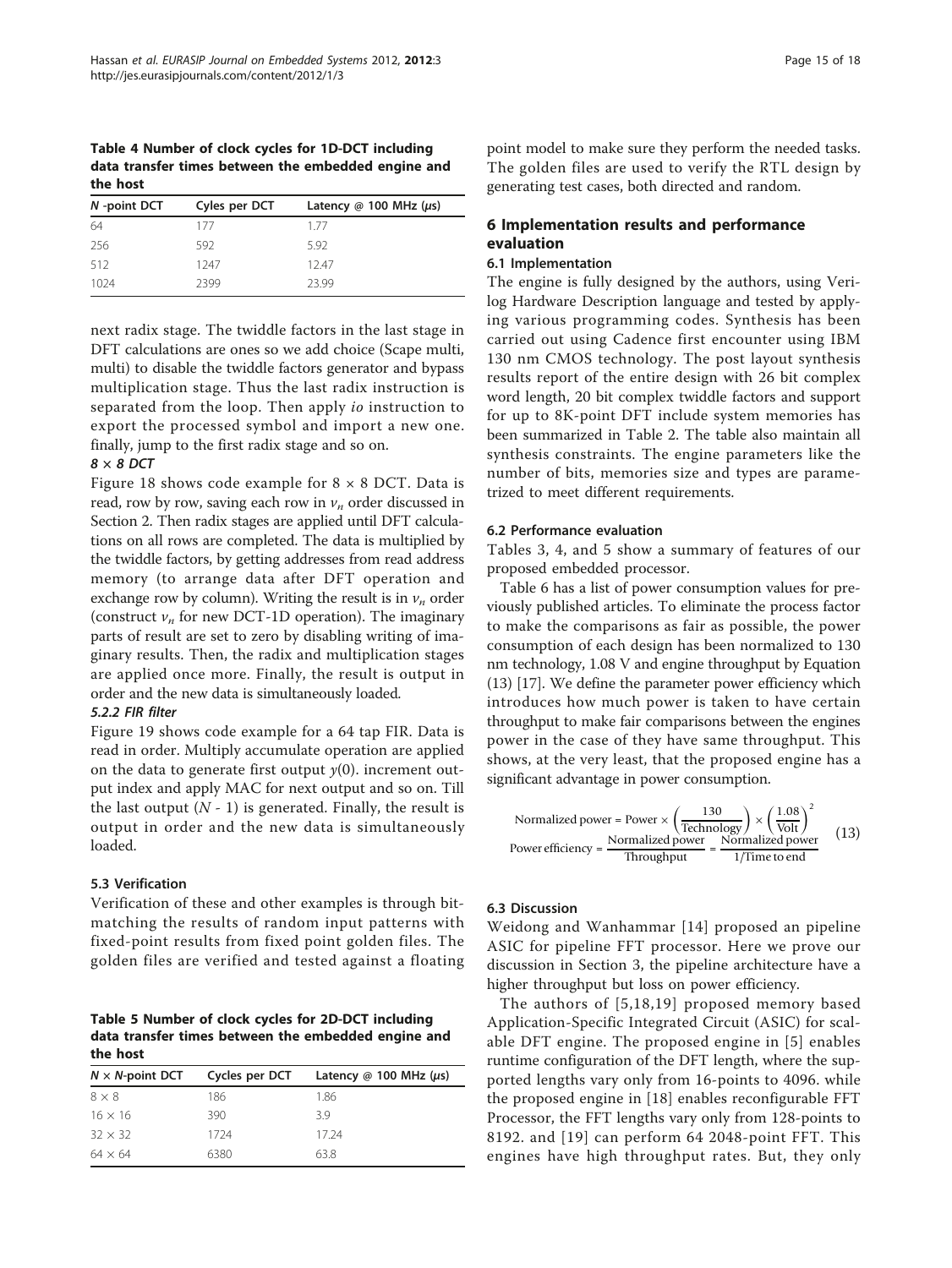|           |                 |                           | <b>Parameters</b> |                    |                         |                          |               |                     |                     |                     |
|-----------|-----------------|---------------------------|-------------------|--------------------|-------------------------|--------------------------|---------------|---------------------|---------------------|---------------------|
| Reference | Implementation  | <b>Technology</b><br>(nm) | volt<br>(V)       | Frequency<br>(MHz) | Max-point<br><b>DFT</b> | Time to end<br>$(\mu s)$ | Power<br>(mW) | Normalized<br>power | Power<br>efficiency | <b>SQNR</b><br>(dB) |
| $[14]$    | Pipeline HW     | 350                       | 1.5               | 25                 | 1K                      | 40.96                    | 200           | 35.6                | 1.4                 | N/A                 |
| $[25]$    | Configurable HW | 180                       | 1.8               | 86                 | 8K                      | 805                      | 75.51         | 19.6                | 15.8                | N/A                 |
| $[18]$    | Configurable HW | 180                       | 1.8               | 200                | 8K                      | 395                      | 117           | 84.2                | 33                  | N/A                 |
| $[5]$     | Configurable HW | 65                        | l.3               | 866                | 4K                      | 7.1                      | 35            | 48.3                | 0.3                 | 71.90               |
| $[26]$    | Configurable HW | 180                       | 8.1               | 150                | 8K                      | 138                      | 350           | 91                  | 12.5                | N/A                 |
| $[19]$    | Configurable HW | 180                       | 1.8               | 70                 | 2K                      | 224                      | 140           | 36.4                | 8.15                | N/A                 |
| $[2]$     | <b>DSP</b>      | ۰                         | $\sim$            | 100                | 1K                      | 403.3                    | N/A           | N/A                 | N/A                 | N/A                 |
| $[20]$    | ASIP            | 250                       | 2.5               | 100                | 4K                      | 52.80                    | 275           | 26.6                | 1.4                 | 61.23               |
| $[21]$    | ASIP            | 180                       | 1.8               | 300                | 1K                      | 13.8                     | N/A           | N/A                 | N/A                 | N/A                 |
|           |                 |                           |                   |                    | 1K                      | 18.98                    | 19            | 19                  | 0.3                 | 99.1                |
| Proposed  | ASIP            | 130                       | 1.08              | 100                | 4K                      | 42.2                     | 25            | 25                  | 1.05                | 97.84               |
|           |                 |                           |                   |                    | 8K                      | 185.7                    | 56            | 56                  | 10.3                | 95.25               |

<span id="page-15-0"></span>Table 6 Number of clock cycles and SQNR for 1D-DFT including data transfer times between the embedded engine and the host

[[21\]](#page-17-0): Present the power consumption of functional unit and data address generator only

support certain kinds of algorithms for which they are designed.

high flexibility, however it is optimized for  $2<sup>x</sup>$ -point DFT, It needs 40,338 cycles to complete one 1024-point DFT.

In contrast, [[2\]](#page-16-0) used digital signal processors owing to their high reconfigurability and adaptive capabilities. Although DSP performance is improving, it is still unsuitable due to its high power consumption and low throughput. Hsu and Lin [[2](#page-16-0)] proposed an approach for DFT implementation on DSP with low-memory reference and

The third solution, [\[20](#page-17-0),[21\]](#page-17-0) is the ASIP which compromises between the above solutions. Zhong et al. [\[20](#page-17-0)] proposed an DFT/IDFT processor based on multi-processor rings. This engine presents four processor rings (8, 16- Point FFT) and supports DFT lengths from 16-points to 4096. Guan et al. [[21\]](#page-17-0) proposed an ASIP scalable

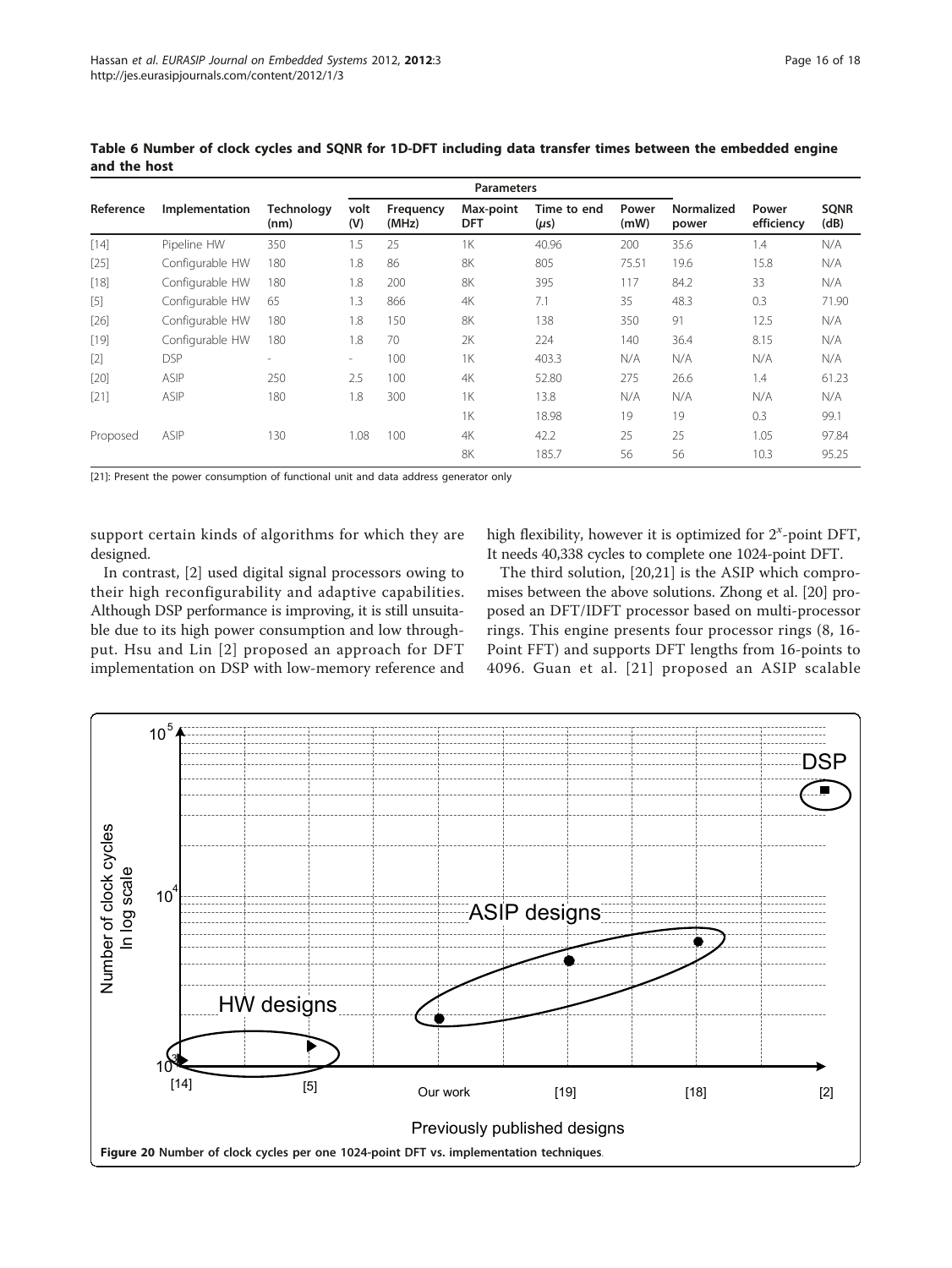<span id="page-16-0"></span>Table 7 Applications that can be supported and the corresponding estimated clock frequency

| DFT-1D applications | 90 MHz | LTE, WI-MAX, WLAN, DVB-T, DVB-T, DVB-H, DAB, ADSLs and VDSL                                        |
|---------------------|--------|----------------------------------------------------------------------------------------------------|
| DCT-2D applications | 60 MHz | Low bit rate video conferencing, basic video telephony, interactive multimedia and digital TV-NTSC |

architecture of any-point DFT at the expense of a large PE (contains an 8-point butterfly). the authors present only the power consumption of functional unit and data address generator so we did not include it in the table.

From our investigation, Figure [20](#page-15-0) shows comparison between implementation techniques throughput.

Shah et al. [[22\]](#page-17-0) presents a pipelined scalable any-point DFT 1D/2D engine which requires 256 clock cycles for  $(16 \times 16)$ -DFT 2D, while [[23\]](#page-17-0) and this design require 512 cycles. Nevertheless, Sohil Shah's proposal has higher area.

For DCT-1D, we use the mathematical algorithm in [[12\]](#page-17-0) which implements ASIC DCT-1D bulting blocks common with DFT. The engine has a throughput of one 512-point DCT per 1,771 cycles, and one 1024-point DFT per 3435 cycles.

For DCT-2D existence designs, the engine in [\[24](#page-17-0)] has been tailored to a particular application needing 80 cycle for  $(8 \times 8)$ -DCT 2D, and programmable DSP [1] supports scalable  $(N \times N)$ -DCT 2D as N = 4-64. needs 2,538 cycles for  $(16 \times 16)$ -DCT 2D,

The proposed engines are more power efficient than most of other proposed architectures in the literature. Engine features:

- More power efficient than most of other proposed architectures in the literature.

- Could be support many OFDM Systems with relatively low power.

- High reconfigurability which allows users to program a very wide range of applications with softwarelike ease.

- Support peripheral operations beside the main processes like CP remover which was need in the proposed WiMAX demo.

- Simple interfaces (FIFO interface) which handle data transfer between the engine and asynchronous blocks with different clock domains.

- The engine parameters like the number of bits, memories size and types are parameterized to meet different requirements and higher symbol lengths

The features that helped to get a high throughput which helped to get good power efficiency are:

- A new address generation scheme allows reading and writing the butterfly data in one clock cycle which allow performing 1 butterfly operation each clock. This reduce processing time by 50% without doubling the clock frequency no loss on power.

- The selection of radix-4 algorithm which have best power efficiency.

- Using HW accelerators accelerate the processing and reduce the complicity of the decoder.

- Using pipeline processing of the vector instructions is also accelerate the processing.

- Using simultaneously input and output data transformations with four data buses which reduce data transformations time by 75%.

- Reduce time to market by supporting a compiler tool for the engine with a simple instruction set

- The use of classified engines allows high degree of optimization.

# 7 Conclusion

In this article, we propose an ASIP design for low-power configurable embedded processor capable supporting DFT, DCT, FIR among other things. The defining feature of our processor is its reconfigurability supporting multiple transformations for many communication and signal processing standards with simple SW instructions, high SQNR, and relatively high throughput. The engine overall performance allows users to program a very wide range of applications with software-like ease, while delivering performance very close to HW. This puts the engine in an excellent spot in the current wireless communications environment with its profusion of multimode and emerging standards. The proposed embedded processor is synthesized in IBM 130 nm CMOS technology. The 8k-point DFT can 56 mW with a 1.08 V supply voltage to end in 13  $\mu$ s with SQNR of 95.25 dB. Table 7 shows some applications which can be supported.

#### Acknowledgements

This study was part of a project supported by a grant from STDF, Egypt (Science and Technology Development Fund).

#### Competing interests

The authors declare that they have no competing interests.

Received: 19 June 2011 Accepted: 5 April 2012 Published: 5 April 2012

#### References

- Liu X, Wang Y: Memory Access Reduction Method for efficient implementation of Vector-Radix 2D fast cosine transform pruning on DSP. Proceedings of the IEEE SoutheastCon 2010, 68-72.
- 2. Hsu YP, Lin SY: Implementation of Low-Memory Reference FFT on Digital Signal Processor. Journal of Computer Science 2008, 7:545-549.
- 3. Frigo M, Johnson SG: The Design and Implementation of FFTW3. Proceedings of the IEEE 2005, 93:216-231.